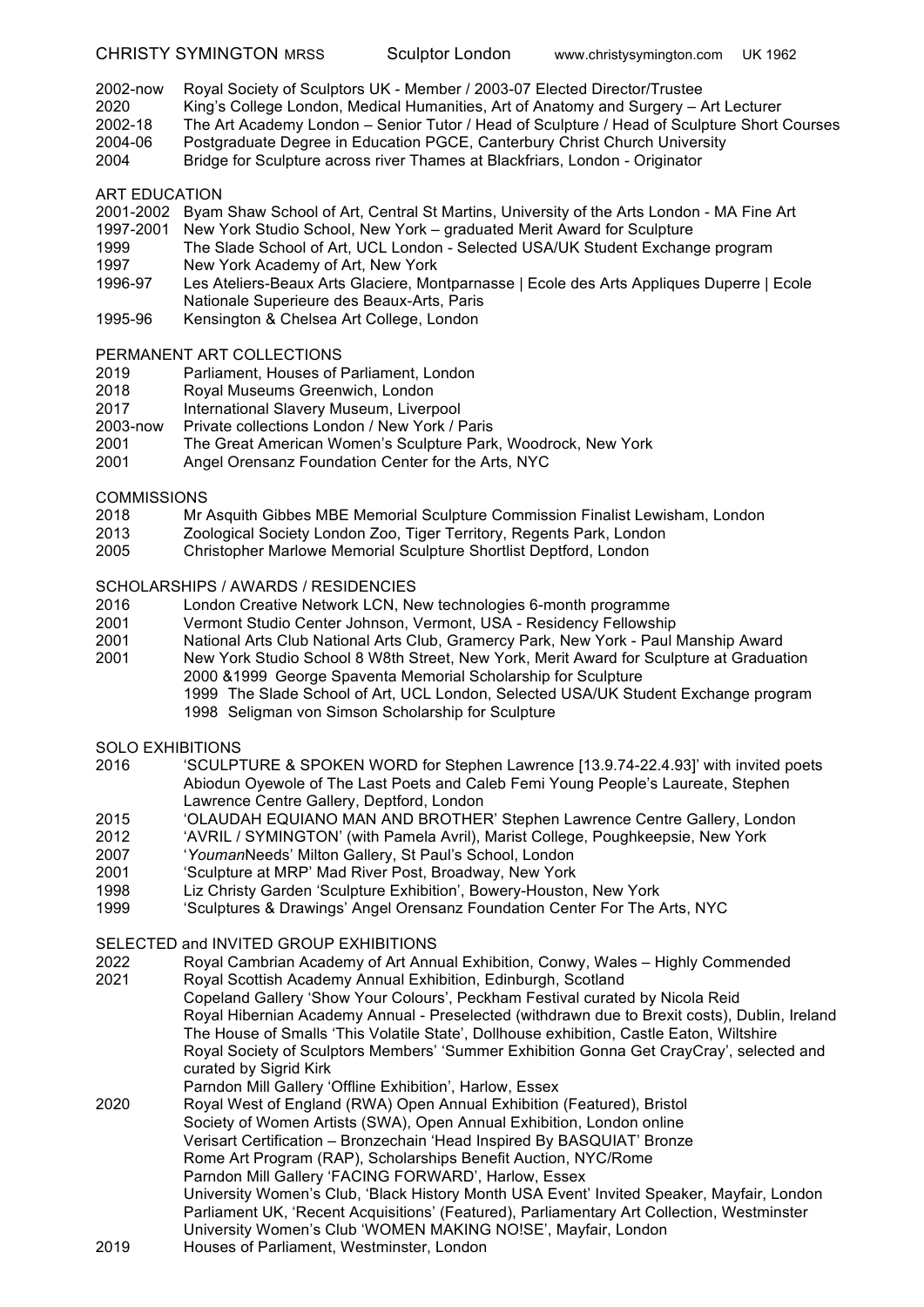|      | Salon d'Automne 2019, Jury Selection, Champs Elysees, Paris                                                                                                                  |
|------|------------------------------------------------------------------------------------------------------------------------------------------------------------------------------|
|      | Royal Museums Greenwich, Queens House, London                                                                                                                                |
|      | International Slavery Museum 'Challenging Histories', Liverpool                                                                                                              |
|      | SHAPESLewisham Launch Exhibition, Second Floor Studios, Deptford, London                                                                                                     |
| 2018 | Historic Dockyard Chatham 'Untold Stories - A Celebration of Black People in Kent'                                                                                           |
|      | Salon d'Automne 2018, Jury Selection, Champs Elysees, Paris                                                                                                                  |
|      | APT Gallery 'APT + ONE' Deptford, London - Invited by Arnold Dobbs                                                                                                           |
|      | Royal Society of Sculptors inaugural Members 'Summer Exhibition 2018' Selected and<br>Curated by Jo Baring, Director of the Ingram Collection 23 Members selected, London    |
|      | MESSUMS Wiltshire 'Revelation of the Head' Tisbury, Wiltshire Curated by Catherine Milner                                                                                    |
|      | International Slavery Museum Talk & Workshop on International Slavery Day, Liverpool                                                                                         |
|      | Uncooked Culture 'One Bare Foot Square' Space BRUT/The Living Museum, Seoul, S Korea                                                                                         |
|      | Mr Asquith Gibbes MBE Memorial Sculpture Commission Final shortlist Lewisham London                                                                                          |
|      | Society of Portrait Sculptors 'FACE 2018' Preselect                                                                                                                          |
| 2017 | International Slavery Museum 'Ink and Blood: stories of abolition' 10 <sup>th</sup> Anniversary Exhibition,                                                                  |
|      | National Museums Liverpool, Albert Dock, Liverpool & Permanent Collection                                                                                                    |
|      | Young Masters Prize Tour 2017 with Cynthia Corbett, Royal Opera Arcade Gallery, London                                                                                       |
|      | The Society of Women Artists (SWA) '156 <sup>th</sup> Annual Exhibition', Mall Galleries, London                                                                             |
|      | ArtSlant Sculpture Category Winner in 7 <sup>th</sup> 2017 ArtSlant Prize Showcase                                                                                           |
|      | The Columbia Threadneedle Prize Mall Galleries, London Preselect<br>The Royal Scottish Academy of Art and Architecture RSA Open, Edinburgh Preselect                         |
|      | Celeste Prize 2017 9 <sup>th</sup> edition curated by Fatos Ustek - Editor's Choice                                                                                          |
|      | Royal West of England Academy Bristol Preselect                                                                                                                              |
|      | Uncooked Culture 'One Bare Foot Square', Chiangrai Rajabhat University, Thailand                                                                                             |
|      | Walmer Castle 'Spring Art Showcase', Uncooked Culture, Notting Hill, London                                                                                                  |
|      | SPACE / LCN London Creative Network Showcase '#OlaudahEQUIANO in BLACK and                                                                                                   |
|      | WHITE #BlackHistoryMonth' curated with words by Tontxi Vazquez, Hackney, London                                                                                              |
| 2016 | Black Cultural Archives 'Black Georgians: The Shock of the Familiar' Brixton, London                                                                                         |
|      | Outsider Art Gallery Amsterdam in The Hermitage 'One Bare Foot Square' The Netherlands                                                                                       |
| 2015 | Black Cultural Archives 'Black Georgians: The Shock of the Familiar', Brixton, London                                                                                        |
|      | Conway Hall 'Slavery and the Shaping of British Culture' talk by Prof James Walvin, London<br>Deptford X Fringe 2015 1 of 20 projects selected by Janette Parris, London     |
|      | St Nicholas Church 'Deptford Conversations', London                                                                                                                          |
| 2014 | Uncooked Culture 'Circus Terminal' - Matchbox Gallery, Wellington, New Zealand - NZ                                                                                          |
|      | FRINGE Festival 2014 Touring exhibition to Thailand, Suriname, France and Slovenia                                                                                           |
| 2013 | Creekside Open 2013 APT Gallery, London. Selected by Paul Noble, Turner Prize Nominee                                                                                        |
|      | Zoological Society London London Zoo, Regents Park - Public Sculpture commission                                                                                             |
|      | Circus Terminal Worldwide Routemasters West Bank Gallery, London                                                                                                             |
|      | Uncooked Culture 'Circus Terminal' - Studio B, Philadelphia & Amsterdam, The Netherlands                                                                                     |
| 2012 | Marist College 'AVRIL / SYMINGTON' Poughkeepsie, New York (with Pamela Avril)                                                                                                |
|      | Uncooked Culture 'Circus Terminal' - Touring: The Tabernacle, London / Impaktes Visuals,                                                                                     |
|      | Barcelona, Spain / Chateau Corbin, Liverdun, France / Sangdee Gallery, Chiang Mai, Thailand<br>Pangolin London 'SCULPTORS' DRAWINGS and Works on Paper', Kings Cross, London |
| 2011 | Tiger Gala Dinner Mandarin Oriental Hotel, Knightsbridge, London [Born Free, Wild Aid, eia]                                                                                  |
|      | Uncooked Culture 'Check Your Package' Online 8-artists www.uncookedculture.com                                                                                               |
|      | Chiang Mai University Art Center 'What To Dip / วัตถุดิบ [Raw Material]', Thailand.                                                                                          |
|      | Assorted in Philadelphia 21 <sup>st</sup> Street, Pennsylvania, USA – Curated by Natasha Mell-Taylor                                                                         |
| 2010 | Gihon River Collective 'COPY0909' Notting Hill, London [Chief Curator & Exhibitor]                                                                                           |
|      | 33 Intrnt'l Artists & Writers - Small Works Sales provided a residency to Vermont Studio Center                                                                              |
|      | Ana Tzarev Gallery 57 <sup>th</sup> Street, New York, USA - Freedom to Create Prize                                                                                          |
|      | 320 Gallery 'Mindsoup 2010', Bethnal Green London                                                                                                                            |
|      | South London Gallery 'Michael Landy: Art Bin', London                                                                                                                        |
| 2009 | Victoria & Albert Museum Orient Global Freedom to Create Prize 2009, London                                                                                                  |
|      | Islington Arts Factory 'IfyoudON'TLikeThewaYTHEShiPISruN' London                                                                                                             |
|      | Museum of London Docklands 'Equiano's Epigrams', West India Quay, London<br>London Wetlands Centre 'Love London Recycled Sculpture Show 2009', Barnes, London                |
|      | DACS [Design and Artists Copyright Society] London - '1984: 25 <sup>th</sup> Anniversary Exhibition'                                                                         |
|      | The Great American Women's Sculpture Park 'Red White & BlueGone Green', New York                                                                                             |
| 2008 | Threadneedle Figurative Prize inaugural exhibition, Mall Galleries, London                                                                                                   |
|      | Royal West of England Academy [RWA] '156 Autumn Exhibition 2008', Bristol                                                                                                    |
|      | Auction Atrium, Kensington Church St, London - Exhibition and Online Auction Oct 2008                                                                                        |
|      | Deptford X '10 <sup>th</sup> Anniversary', Deptford, London                                                                                                                  |
|      | Art London '10 <sup>th</sup> Anniversary', Royal Hospital Chelsea, London / Thirteen Langton St Gallery                                                                      |
|      | ZSL London Zoo 'Love London Recycled Sculpture Show 2008', Regents Park, London                                                                                              |
|      | Thirteen Langton Street Gallery 'Summer Exhibition' Cricket Fine Art, Chelsea, London                                                                                        |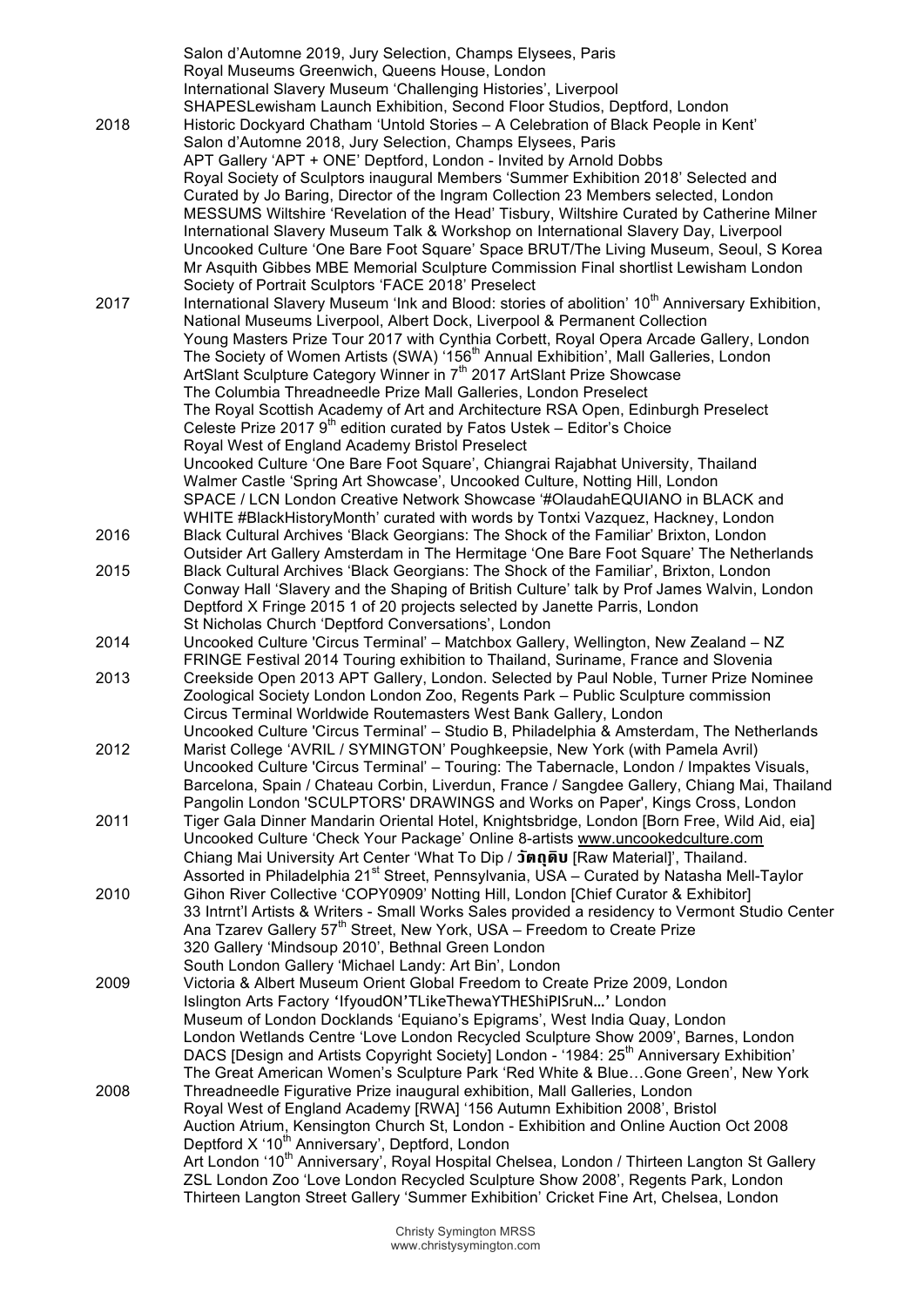|      | Menier Gallery 'True Story – the faces and voices of a community', London                                                                                       |
|------|-----------------------------------------------------------------------------------------------------------------------------------------------------------------|
|      | Somerset House, Safe Hands for Mothers 'Art for Life Auction', The Strand, London                                                                               |
| 2007 | Christie's London 'Art for Survival Wildlife Auction IV', David Shepherd Wildlife Foundation                                                                    |
|      | The Society of Portrait Sculptors 'Face 2007', Cork St, London                                                                                                  |
|      | Chelsea Art Society, Chelsea Old Town Hall, London                                                                                                              |
|      | Royal British Society of Sculptors Centenary 'SPECTRUM', Abbey House Gardens, Wilts                                                                             |
|      | 'To Do Justly, To Love Mercy: Life of Olaudah Equiano' Morley College, London                                                                                   |
|      | Brockley Public Art Commission London SE4, UK - Shorlist Finalist                                                                                               |
|      | DACS [Design and Artists Copyright Soc] Kowalsky Gallery, 'Politics Pays Back!' Images of                                                                       |
|      | political life through the eyes of photographers, cartoonists, illustrators and sculptors' London                                                               |
| 2006 | Royal British Society of Sculptors 'With an Object in Mind: Sculpture in the Garden 2006',                                                                      |
|      | 7 sculptors curated by Helaine Blumenfeld VPRBS, University of Leicester                                                                                        |
|      | The Painting Center 'Artists Choose Artists Choose Artists' Soho, New York                                                                                      |
|      | Chelsea Art Society Chelsea Old Town Hall, London                                                                                                               |
|      | The Inner Temple Garden 2006 'Sculpture Exhibition', Victoria Embankment, London                                                                                |
| 2005 | University of Leicester Harold Martin Botanic Gardens, 'Sculpture in the Garden: a Celebration                                                                  |
|      | of the Royal British Society of Sculptors Centenary', Leics                                                                                                     |
|      | Christopher Marlowe Memorial Sculpture Shortlist, St Nicholas Church, Deptford, London                                                                          |
|      | New York Studio School 'New York Studio School Alumni', New York                                                                                                |
|      | RKL Gallery 'In Spiritus', curated by Christina Chow, Brooklyn, New York                                                                                        |
| 2004 | Christie's, London "Art for Survival Wildlife Auction III" w David Shepherd Wildlife Foundation                                                                 |
|      | The Society of Portrait Sculptors 'Face 2004', Cork St, London                                                                                                  |
|      | Chelsea Art Society Chelsea Old Town Hall, London (offered Membership)                                                                                          |
|      | Artillery Architecture and Interior Design "Evolution - Art and Environmental Exhibition", City of                                                              |
|      | London with David Shepherd Wildlife Foundation                                                                                                                  |
|      | Mill Dene Gardens 'Sculpture' Exhibition, Blockley, Gloucs                                                                                                      |
|      | The Trinity Arts Guild Holy Trinity Church, Sloane Street, London                                                                                               |
|      | Royal West of England Academy [RWA] "152 <sup>nd</sup> Autumn Exhibition 2004", Bristol                                                                         |
| 2003 | Royal West of England Academy [RWA] 'Open Sculpture Triennial' Exhibition, Bristol                                                                              |
|      | The Space 'First Wave 4 Painters and a Sculptor' Kingly Court, Soho, London                                                                                     |
|      | The Art Academy Waterloo, London                                                                                                                                |
| 2002 | Chelsea Art Society 'Annual Exhibition' Chelsea Old Town Hall, London                                                                                           |
|      | Christie's London 'Art for Survival Wildlife Auction II' with David Shepherd Wildlife Foundation<br>Central Space "Turn a Blind Eye" ACAVA, Hammersmith, London |
|      | The Society of Portrait Sculptors Face 2002' Cork St, London                                                                                                    |
| 2001 | National Arts Club Gramercy Park, New York (Paul Manship Award)                                                                                                 |
|      | Bay One 'Inaugural Exhibition' Brooklyn Piers, Red Hook, New York                                                                                               |
|      | Vermont Studio Center Johnson, Vermont, USA                                                                                                                     |
|      | Taller Boricua Gallery 'Las Tres Christinas' Spanish Harlem, New York                                                                                           |
|      | Mad River Post 'Sculpture at MRP' Broadway, New York                                                                                                            |
|      | The Great American Women's Sculpture Park Woodrock, upstate New York                                                                                            |
| 2000 | First Street Gallery 560 Broadway, Soho, New York                                                                                                               |
|      | University of Bridgeport 'Figuratively Speaking' Connecticut                                                                                                    |
|      | BWAC 'Bridging The Gap', Empire-Fulton Ferry State Park, Brooklyn, New York                                                                                     |
| 1999 |                                                                                                                                                                 |
| 1998 | McKee Gallery 'Absolut Secret', 57 <sup>th</sup> Street, New York<br>New York Studio School 8 W8 <sup>th</sup> Street, New York                                 |
|      | Cathedral of Erotic Miseries 'One-Off Gaze', East Village, NYC - Curated Muestra Fine Arts                                                                      |
|      | Liz Christy Garden 'Sculpture Exhibition', Bowery-Houston, East Village, New York                                                                               |
| 1997 | Les Ateliers Beaux-Arts, Montparnasse and Glaciere, Paris                                                                                                       |
| 1996 | Chelsea Art Society 'Annual Exhibition', Chelsea Old Town Hall, London                                                                                          |
|      | Red Dot Gallery Wandsworth, London                                                                                                                              |
|      |                                                                                                                                                                 |

# PUBLICATIONS / TV

BBC One 'Songs of Praise' Black History Month episode with Brenda Edwards October 2021 Art UK 'Black Achievement: ten sitters in sculpture' by Andrew Shore 15 June 2021 Museums Journal 'Brave New World' Museums Association Conference 2021 (Adv) May/June 2021 The Scotsman 'Art Review Royal Scottish Academy Annual, Edinburgh' by Duncan Macmillan 14 April 2021 Art Quarterly, 'Opinion' by Jean-Francois Manicom Autumn 2020 ISSN 0967-4349 The Guardian 'Slavery Museum Liverpool waterfront project' by Maya Wolfe-Robinson 28 Jan 2021 'Le Salon d'Automne a travers ses affiches de 1903 a nos jours' ISBN: 978-2-35532-334-B Lelivredart 2019 Museums Journal 'Troubled History' by Rob Sharp October 2019 The Guardian 'Parliament's art collection to include more women' by Rajeev Syal 15 May 2019 Associated Press 'Monuments and statues are falling. But what comes next?' Russell Contreras 8 July 2020 The Voice 'Ink and Blood: Stories of Abolition' 23 October 2017 'Approche Anthropologique des Rites Maconniques' by Daniel Comino Book Cover image, Dervy Editions, Bibliotheque de la Franc-Maconnerie 2017